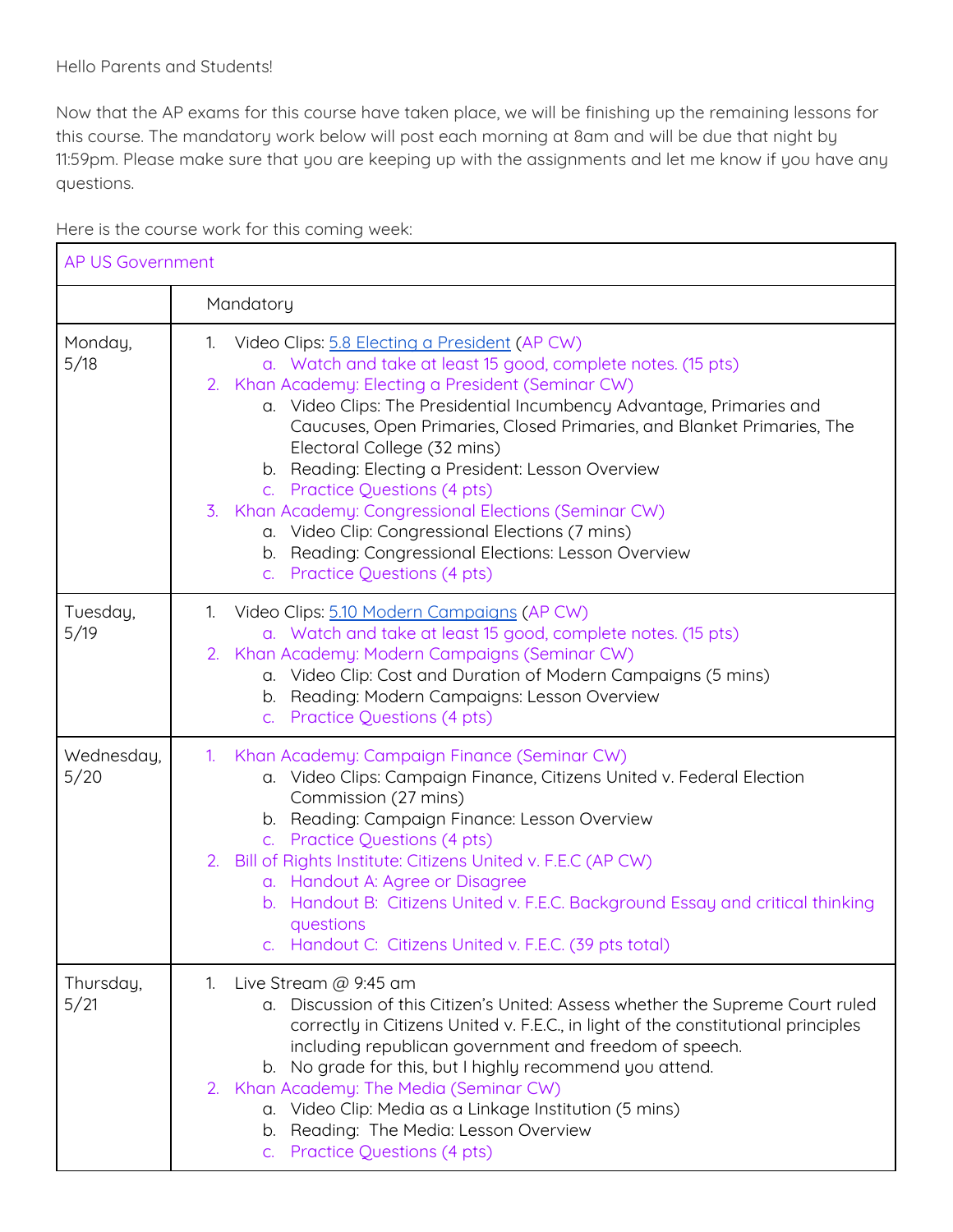| Friday,<br>5/22 | 1. Video: 5.13 Changing Media (AP CW)<br>a. Watch and take at least 15 good, complete notes. (15 pts) |
|-----------------|-------------------------------------------------------------------------------------------------------|
|                 | 2. Khan Academy: Changing Media (Seminar CW)                                                          |
|                 | a. Video Clips: Impact of Media Evolution on Politics, The Media and                                  |
|                 | Partisanship (10 mins)                                                                                |
|                 | b. Reading: Changing Media: Lesson Overview                                                           |
|                 | c. Practice Questions (4 pts)                                                                         |
|                 | Video: Communicator-in-chief: How presidents use the media<br>3.                                      |

Hello Parents and Students!

Now that the AP exams for this course have taken place, we will be finishing up the remaining lessons for this course. The mandatory work below will post each morning at 8am and will be due that night by 11:59pm. Please make sure that you are keeping up with the assignments and let me know if you have any questions.

Here is the course work for this coming week:

| <b>AP US History</b> |                                                                                                                                                                                                                                                                                                                                                                                                                                                                                                                                                                                                                                                                         |  |
|----------------------|-------------------------------------------------------------------------------------------------------------------------------------------------------------------------------------------------------------------------------------------------------------------------------------------------------------------------------------------------------------------------------------------------------------------------------------------------------------------------------------------------------------------------------------------------------------------------------------------------------------------------------------------------------------------------|--|
|                      | Mandatory                                                                                                                                                                                                                                                                                                                                                                                                                                                                                                                                                                                                                                                               |  |
| Monday,<br>5/18      | 1. Video: 8.7-8.8: America as a World Power and The Vietnam War (AP CW)<br>a. Watch and take at least 15 good, complete notes. (15 pts)<br>Khan Academy: America as a World Power (American CW)<br>2.<br>a. Videos: Bay of Pigs Invasion, Cuban Missile Crisis<br>b. Articles: Atomic Fears and the Arms Race, The Start of the Space Race, The<br>Cuban Missile Crisis<br>c. Practice Questions (4 pts)                                                                                                                                                                                                                                                                |  |
| Tuesday,<br>5/19     | 1. Khan Academy: The Vietnam War (American CW)<br>a. Video: Vietnam War<br>b. Article: The Vietnam War<br>c. Practice Questions (4 pts)<br>2. Khan Academy: Youth Culture of the 1960s (American CW)<br>a. Articles: The Student Movement and the Antiwar Movement, The Election of<br>1968<br>b. Practice Questions (4 pts)<br>3. SHEG: Anti-Vietnam War Movement (APUSH CW)<br>a. Read the Anti-War Timeline and complete the graphic organizer with an<br>initial hypothesis. Share responses.<br>b. Read Documents A and B in order to complete the provided graphic<br>organizer.<br>c. Think about the provided questions- will be discussed on Thursday (15 pts) |  |
| Wednesday,<br>5/20   | 1. Khan Academy: The End of the Cold War (American CW)<br>a. Articles: Ronald Reagan: Foreign Policy, The Iran-Contra Affair, The Gulf<br>War<br>b. Practice Questions (4 pts)                                                                                                                                                                                                                                                                                                                                                                                                                                                                                          |  |
| Thursday,            | Live Stream @ 9:00 am<br>$1_{\cdot}$                                                                                                                                                                                                                                                                                                                                                                                                                                                                                                                                                                                                                                    |  |